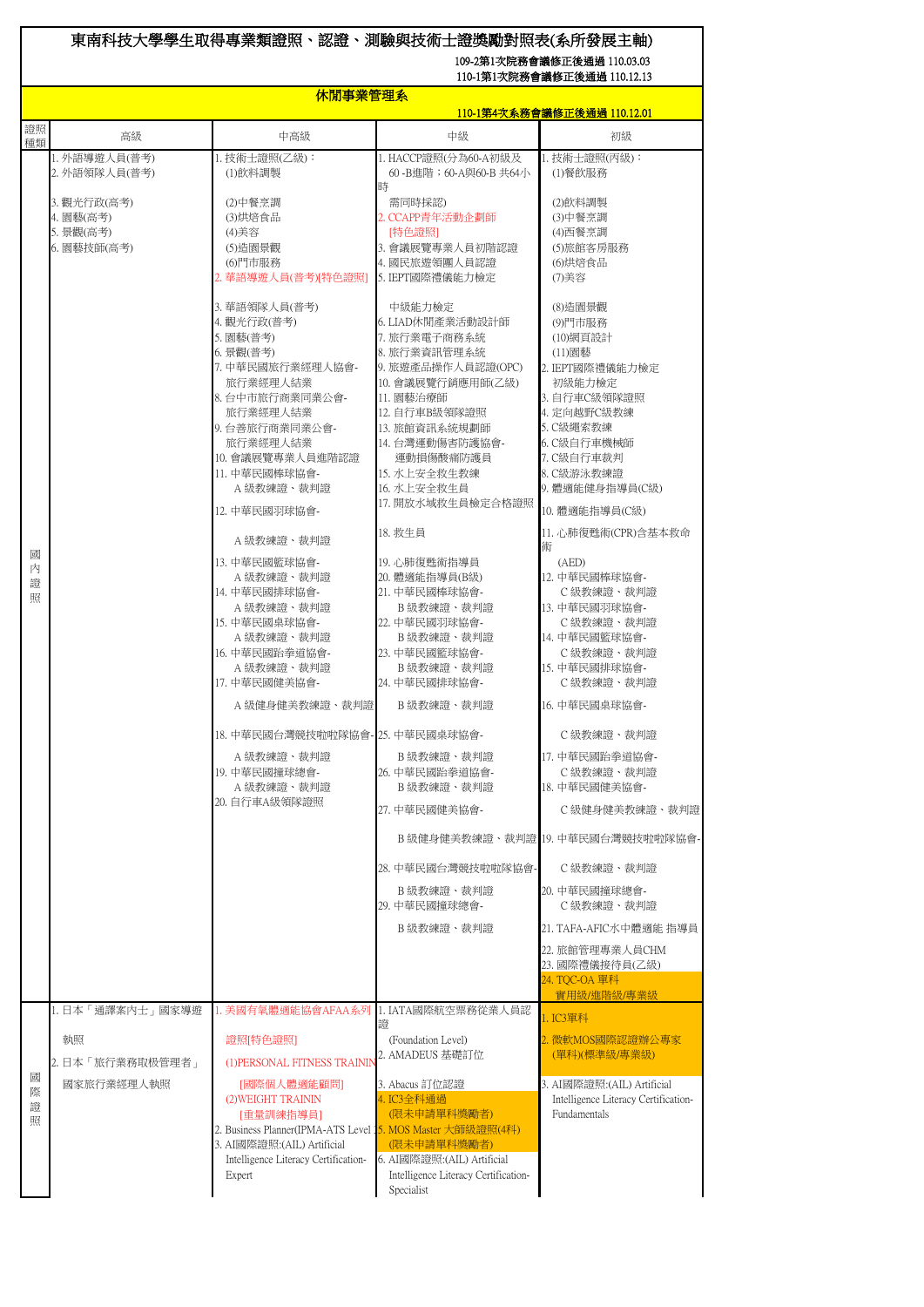|                  |                           | 餐旅管理系                                                                                                                                                                                                                                                                                                                                                                                                                                                                                                                                                                                                                                                                                                                                                                                                                                                                                                                                                                                                                                                                                                                                      | 110-1第5次系務會議修正後通過 110.12.09                                                       |                                                                                                                                                                                                                                            |
|------------------|---------------------------|--------------------------------------------------------------------------------------------------------------------------------------------------------------------------------------------------------------------------------------------------------------------------------------------------------------------------------------------------------------------------------------------------------------------------------------------------------------------------------------------------------------------------------------------------------------------------------------------------------------------------------------------------------------------------------------------------------------------------------------------------------------------------------------------------------------------------------------------------------------------------------------------------------------------------------------------------------------------------------------------------------------------------------------------------------------------------------------------------------------------------------------------|-----------------------------------------------------------------------------------|--------------------------------------------------------------------------------------------------------------------------------------------------------------------------------------------------------------------------------------------|
| 證照<br>種類         | 高級                        | 中高級                                                                                                                                                                                                                                                                                                                                                                                                                                                                                                                                                                                                                                                                                                                                                                                                                                                                                                                                                                                                                                                                                                                                        | 中級                                                                                | 初級                                                                                                                                                                                                                                         |
| 國<br>内<br>證<br>照 | 1. 營養師(高考)<br>2. 食品技師(高考) | 1. 技術士證照(乙級):<br>(1)電腦軟體應用<br>(2)飲料調製<br>(3)西餐烹調 [特色證照]<br>(4)中餐烹調[特色證照]<br>(5)中式麵食加工<br>(6)烘焙食品[特色證照]                                                                                                                                                                                                                                                                                                                                                                                                                                                                                                                                                                                                                                                                                                                                                                                                                                                                                                                                                                                                                                     |                                                                                   | 1. 技術士證照(丙級):<br>(1)電腦軟體應用<br>(2)餐飲服務<br>(3)旅館客房服務<br>(4)飲料調製<br>(5)西餐烹調<br>(6)中餐烹調<br>(7)中式米食加工<br>(8)中式麵食加工<br>(9)烘焙食品<br>2. 餐飲採購與供應管理師<br>3. 旅館管理專業人員認證CHM<br>4. 國際禮儀接待員(乙級)<br>5. 國際廚藝賽事專業技能認證-<br>靜態展示<br>6. TQC-OA 單科<br>實用級/進階級/專業級 |
| 國<br>際<br>證<br>照 |                           | 1. 美國飯店業協會教育學院<br>(AHLEI)<br>學術課程認證:<br>(1)餐旅服務業行銷<br>Marketing in the Hospitality<br>Industry<br>(2)餐旅服務業督導<br>Supervision in the Hospitality<br>Industry<br>(3)餐旅資訊管理系統<br>Managing Technology in the<br>Hospitality Industry<br>(4)餐飲管理與服務<br>Managing Service in Food and<br>Beverage Operations<br>(5)旅館客務部營運與管理<br>Managing Front Office<br>Operations<br>(6)旅館經營實務(上)<br>Lodging Management Program<br>Year 1<br>(7)飯店設施管理<br>Hospitality Facilities<br>Management<br>and Design<br>(8)旅館房務部營運與管理<br>Managing Housekeeping<br>Operations<br>(9)餐旅人力資源管理<br>Managing Hospitality Human<br>Resources<br>(10)餐旅業領導統御與管理<br>Leadership and Management in<br>the<br>Hospitality Industry<br>(11)旅館經營實務(下)<br>Lodging Management Program<br>Year 2<br>(12)餐飲營運管理<br>Management of Food and<br>Beverage Operations<br>2. 美國飯店業協會教育學院<br>(AHLEI)<br>職業技能認證認證:<br>(1)飯店業督導主管<br>Certified Hospitality Supervisor<br>(2)餐旅業部門培訓師<br>Certified Hospitality Department<br>Trainer<br>(3)櫃檯接待員<br>Certified Front Desk<br>Representative<br>(4)餐廳服務員<br>Certified Restaurant Server<br>(5)房務人員<br>Certified Guestroom Attendant<br>(6)專業顧客服務國際認證 | 1. AI國際證照: (AIL) Artificial<br>Intelligence Literacy Certification-<br>Specialist | 1. 微軟MOS國際認證辦公專家<br>(單科)(標準級/專業級)<br>2. AI國際證照:(AIL) Artificial<br>Intelligence Literacy Certification-<br>Fundamentals                                                                                                                    |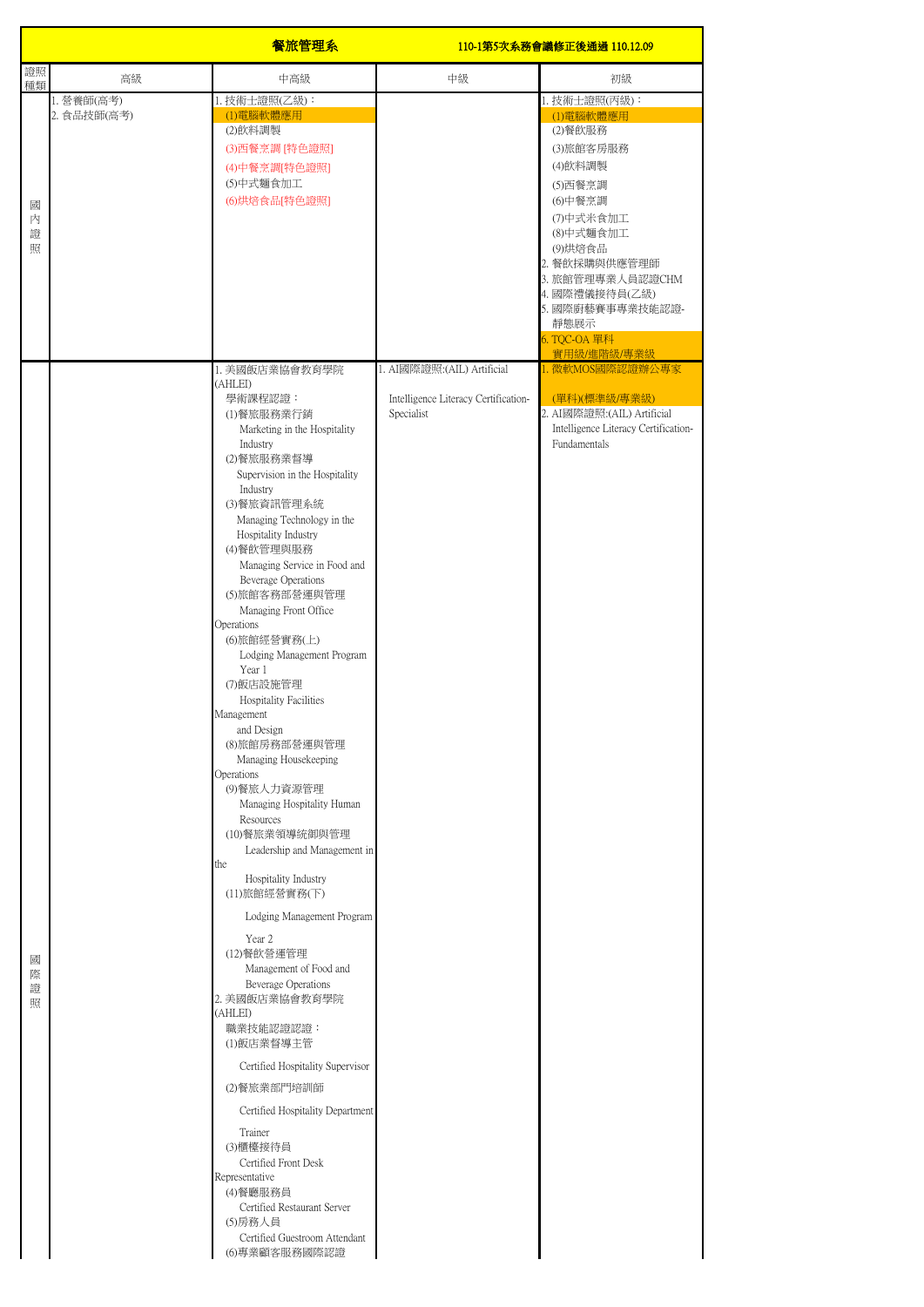| Certified Guest Service<br>Professional                                                             |
|-----------------------------------------------------------------------------------------------------|
| 3. 英國城市行業專業學會證照:                                                                                    |
| (The City & Guilds of London)<br>Institute)<br>(1)國際調酒師證照<br>International Award in<br>Professional |
| Bartending (Cocktails)<br>(2)國際咖啡調配師<br>International Award in Barista                              |
| <b>Skills</b>                                                                                       |
| (3)國際翻糖&杏仁膏工藝師證<br>照                                                                                |
| Fondant & Marzipan Master<br>(4)國際拉花證照<br>Latte Art Master                                          |
| 4. MOS Master 大師級證照(4科)<br>(限未申請單科獎勵者)                                                              |
| 5. AI國際證照: (AIL) Artificial<br>Intelligence Literacy Certification-<br>Expert                       |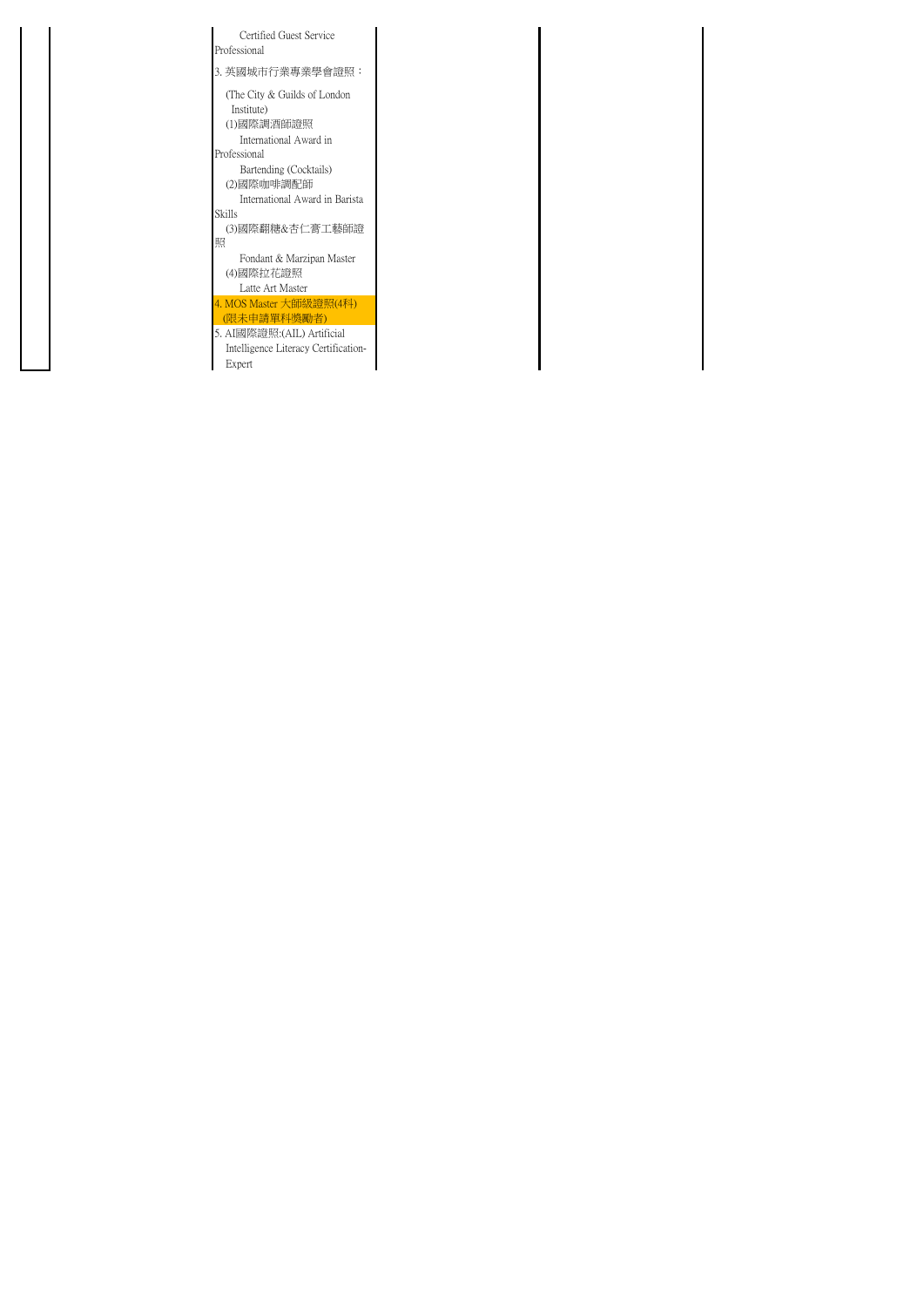|          |                              | 觀光系                                                                  |                                                                     |                                                                        |  |
|----------|------------------------------|----------------------------------------------------------------------|---------------------------------------------------------------------|------------------------------------------------------------------------|--|
| 證照       |                              |                                                                      | <u>110-1第2次系務會議修正後通過 110.12.10</u>                                  |                                                                        |  |
| 種類       | 高級                           | 中高級                                                                  | 中級                                                                  | 初級                                                                     |  |
|          | 1. 生態旅遊導覽人員<br>2. 外語導遊人員(普考) | 1. 技術士證照(乙級):<br>(1)門市服務人員                                           | 1. 會展行銷管理師(乙級)                                                      | 1. 技術士證照(丙級):<br>(1)餐飲服務                                               |  |
|          |                              |                                                                      | 2. 觀光餐旅休閒事業管理師(乙級)                                                  |                                                                        |  |
|          | 3. 外語領隊人員(普考)<br>4. 園藝技師(高考) | (2)電腦軟體應用<br>(3)電腦軟體設計Java                                           | 3. 無痕山林種子教師<br>4. 國民旅遊領團人員認證                                        | (2)門市服務<br>(3)電腦軟體應用                                                   |  |
|          | 5. 觀光行政(高考)                  | (4) 電腦軟體設計C++                                                        | 5.初階會議展覽英語接待人員                                                      | (4)電腦軟體設計                                                              |  |
|          | 6. 園藝(高考)                    | 2. 華語領隊人員(普考)[特色證照]                                                  | 6. 觀光休閒產業證照:                                                        | 2. TOC-OA 單科                                                           |  |
|          | 7. 景觀(高考)                    | 3. 華語導遊人員(普考)[特色證照]                                                  | (1)培訓師                                                              | 實用級/進階級/專業級                                                            |  |
|          | 8. 高階會議展覽英語接待人員              | 4. 觀光行政(普考)                                                          | (2)績效分析師                                                            | 3. TBSA 商務企劃能力初級檢定                                                     |  |
| 國        | 9. 旅行業經理人<br>10. 國立故宮博物院解說員  | 5. 園藝(普考)<br>6. 景觀(普考)                                               | (3)任用分析師<br>(4)職能分析師                                                | 4. 地理資訊系統(GIS)<br>5. 溫泉保養指導員                                           |  |
| 內        | 11. 自行車A級領隊證照                | 7. TBSA 商務企劃能力進階檢定                                                   | 7. 觀光餐飲會場統籌師                                                        | 6. 溫泉設施經理人(C級)                                                         |  |
| 證<br>照   |                              | 8.ISO14064溫室氣體排放量盤查員 8. 遊程規劃師(初階)                                    |                                                                     | 7. 急救員(初級)                                                             |  |
|          |                              | 9. ISO14001環境管理系統                                                    | 9. 自行車B級領隊證照                                                        | 8. 自行車C級領隊證照                                                           |  |
|          |                              | 内部稽核員                                                                | 10. 國際航空客運票務認證書(中<br>级)                                             | 9. 國際航空客運票務認證書(初級)                                                     |  |
|          |                              | 10. ISO 50001能源管理系統                                                  | 11. 旅遊業管理師乙級                                                        | 10. 旅遊業管理師(丙級)                                                         |  |
|          |                              | 内部稽核員<br>11. 無痕山林高階教師                                                | 12. 會議展覽專業人員初階認證<br>13. 會展活動規劃師                                     | 11. 國際禮儀接待員(乙級)<br>12. 旅館管理專業人員認證CHM                                   |  |
|          |                              | 12. 中階會議展覽英語接待人員                                                     | 14. AMADEUS 基礎訂位                                                    | 13. 國際禮儀中級能力檢定(乙級)                                                     |  |
|          |                              | 13. 會議展覽專業人員進階認證<br>14. 旅行業資訊管理系統認證                                  | 15. Abacus 訂位認證<br>16.茶葉感官品評員-初級                                    |                                                                        |  |
|          |                              | 15. 生態環境導游人員                                                         |                                                                     |                                                                        |  |
|          |                              | 16.茶葉感官品評員-中級                                                        |                                                                     |                                                                        |  |
|          | 1. 日本「通譯案內士」國家導遊             | 1. Certificate in Ecotourism[生態旅                                     | 1. Certificate in Ecotourism[生態旅                                    | 1. 微軟MOS國際認證辦公專家                                                       |  |
|          | 執照                           | 遊<br>(Level 2)                                                       | 遊1<br>(Level 1)                                                     | (單科)(標準級/專業級)                                                          |  |
|          | 2. IATA國際航空票務從業人員認<br>證      | 2. Certificate in Travel and Tourism                                 | 2. Certificate in Travel and Tourism                                | 2. SCA CSP Introduction to Coffee                                      |  |
|          | (Consultant Level)           | [觀光旅遊](Level 2)                                                      | [觀光旅遊](Level 1)                                                     | 認識咖啡-基礎級                                                               |  |
|          |                              | 3. IATA國際航空票務從業人員認<br>證                                              | 3. SCA CSP Barista Skills L2                                        | 3 SCA CSP Barista Skills L1                                            |  |
|          |                              | (Foundation Level)[特色證照]<br>4. Galileo Basic Booking Course-         | 義式咖啡師-中級<br>4. SCA CSP Roasting L2                                  | 義式咖啡師 基礎級<br>4. SCA CSP Roasting L1                                    |  |
|          |                              | Airlines                                                             |                                                                     |                                                                        |  |
|          |                              | 5. SCA CSP Barista Skills L3<br>義式咖啡師-專業級                            | 咖啡烘焙師-中級                                                            | 咖啡烘焙師 - 基礎級<br>5. SCA CSP Brewing L2 咖啡萃取師 5. SCA CSP Brewing L1 咖啡萃取師 |  |
|          |                              | 6. SCA CSP Roasting L3                                               | (金杯理論)-中級                                                           | (金杯理論)-基礎級                                                             |  |
|          |                              | 咖啡烘焙師-專業級<br>7. SCA CSP Brewing L3 咖啡萃取師                             | 6. MOS Master 大師級證照(4科)                                             | 6. AI國際證照:(AIL) Artificial<br>Intelligence Literacy Certification-     |  |
| 國際<br>證照 |                              |                                                                      | (限未申請單科獎勵者)                                                         |                                                                        |  |
|          |                              | (金杯理論)-專業級                                                           | 7. AI國際證照: (AIL) Artificial<br>Intelligence Literacy Certification- | Fundamentals                                                           |  |
|          |                              | 8. 英國城市行業專業學會證照:                                                     |                                                                     |                                                                        |  |
|          |                              | (The City & Guilds of London)<br>Institute)                          | Specialist                                                          |                                                                        |  |
|          |                              | (1)國際調酒師證照                                                           |                                                                     |                                                                        |  |
|          |                              | International Award in<br>Professional                               |                                                                     |                                                                        |  |
|          |                              | Bartending (Cocktails)                                               |                                                                     |                                                                        |  |
|          |                              | (2)國際咖啡調配師                                                           |                                                                     |                                                                        |  |
|          |                              | International Award in Barista<br>Skills                             |                                                                     |                                                                        |  |
|          |                              | 9. Business Planner(IPMA-ATS Level 3)<br>10. AI國際證照:(AIL) Artificial |                                                                     |                                                                        |  |
|          |                              | Intelligence Literacy Certification-                                 |                                                                     |                                                                        |  |
|          |                              |                                                                      |                                                                     |                                                                        |  |
|          |                              | Expert                                                               |                                                                     |                                                                        |  |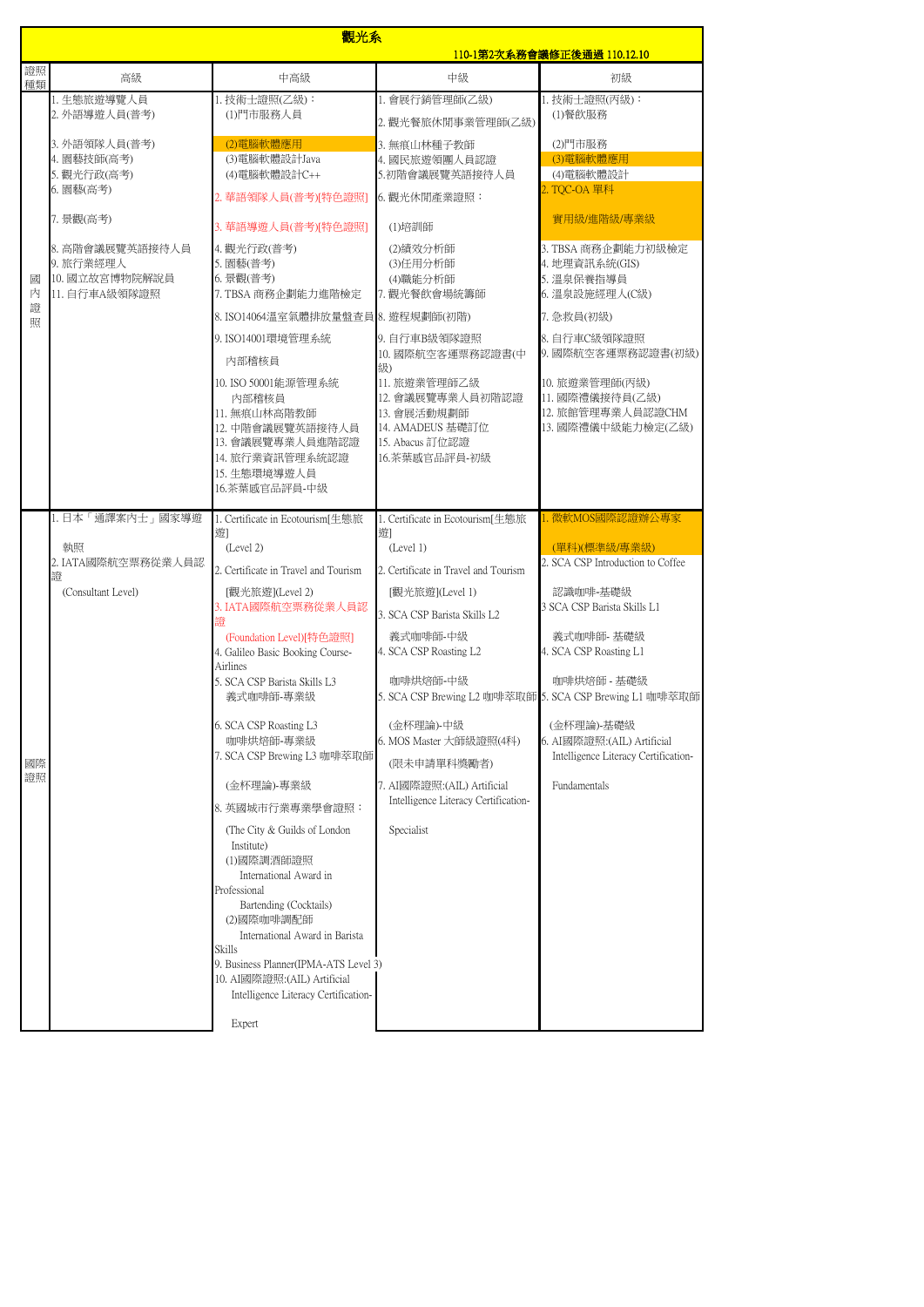|                  | 應用英語系                      |                                                                                                                                                                         |                                                                                                                                                       |                                                                                                                                           |  |
|------------------|----------------------------|-------------------------------------------------------------------------------------------------------------------------------------------------------------------------|-------------------------------------------------------------------------------------------------------------------------------------------------------|-------------------------------------------------------------------------------------------------------------------------------------------|--|
|                  |                            |                                                                                                                                                                         |                                                                                                                                                       | 110-1第3次系務會議修正後通過 110.12.07                                                                                                               |  |
| 證照<br>種類         | 高級                         | 中高級                                                                                                                                                                     | 中級                                                                                                                                                    | 初級                                                                                                                                        |  |
| 國<br>内<br>證<br>照 | . 外語領隊人員(英語)(普考)<br>[特色證照] | 1. 技術士證照(乙級):<br>(1)網頁設計<br>(2)國貿業務<br>(3)門市服務<br>2. 外語導游人員(英語)(普考)<br>[特色證照]<br>3. TBSA 商務企劃能力進階檢定<br>4. 會議展覽專業人員進階認證<br>5. 華語導遊人員(普考)<br>6. 華語領隊人員(普考)                | 1. 中階飯店接待英語檢定<br>2. 國際商業接待禮儀<br>3. 專業秘書暨行政管理人才<br>4. Abacus 訂位認證[特色證照]                                                                                | 1. 技術士證照(丙級):<br>(1)餐飲服務<br>(2)門市服務<br>(3)國貿業務<br>2. TBSA 商務企劃能力初級檢定<br>3.初階餐飲外場英語檢定<br>4. TQC-OA 單科<br>實用級/進階級/專業級                       |  |
| 國<br>際<br>證<br>照 | 1. (TKT)劍橋英語教師認證4級         | 1. (TKT)劍橋英語教師認證3級<br>2. 美國旅館協會(AH&LA)證照:                                                                                                                               | 1. (TKT)劍橋英語教師認證2級<br>2. 國際專業吧檯調酒師中階認證                                                                                                                | 1. (TKT)劍橋英語教師認證1級<br>2.專業調酒師初階認證                                                                                                         |  |
|                  |                            | (1)餐旅部門訓練師(CHDT)認證 3. 葡萄酒評鑑認證<br>(2) 客房總監(CRDE) 認證<br>(3)人力資源總監(CHT)認證<br>(4)行政管家(CHHE)認證<br>(5)顧客關係管理師<br>3. Microsoft MTA國際證照<br>或以上等級<br>4. AI國際證照: (AIL) Artificial | 4. 專業咖啡師中階認證<br>5. 商業英文規劃師<br>6. 會議展覽專業英文規劃師<br>7. 觀光餐旅專業英文規劃師<br>8. 領隊導遊專業英文規劃師<br>9. 觀光餐旅消費者行為規劃師<br>10. 觀光餐旅人力資源規劃師                                | 3.專業咖啡師初階認證<br>4. 商業英文分析師<br>5. 會議展覽專業英文分析師<br>6. 觀光餐旅專業英文分析師<br>7. 領隊導遊專業英文分析師<br>8. 觀光餐旅消費者行為分析師<br>9. 觀光餐旅人力資源分析師<br>10. 觀光餐旅客戶關係管理分析師 |  |
|                  |                            | Intelligence Literacy Certification-<br>Expert                                                                                                                          | 11. 觀光餐旅客戶關係管理規劃師<br>12. IATA國際航空票務從業人員<br>認證(Foundation Level)<br>13. AI國際證照: (AIL) Artificial<br>Intelligence Literacy Certification-<br>Specialist | 11. BAP商務專業應用能力國際認證<br>Essentials核心能力(單科)<br>12. IC3單科<br>13. 微軟MOS國際認證辦公專家<br>(單科)(標準級/專業級)<br>14. AI國際證照: (AIL) Artificial              |  |
|                  |                            |                                                                                                                                                                         | 14. ICT計算機綜合能力國際認證<br>(Information and Communication<br><b>Technology Programs-</b><br>Fundamentals<br>Level)                                         | Intelligence Literacy Certification-<br>Fundamentals                                                                                      |  |